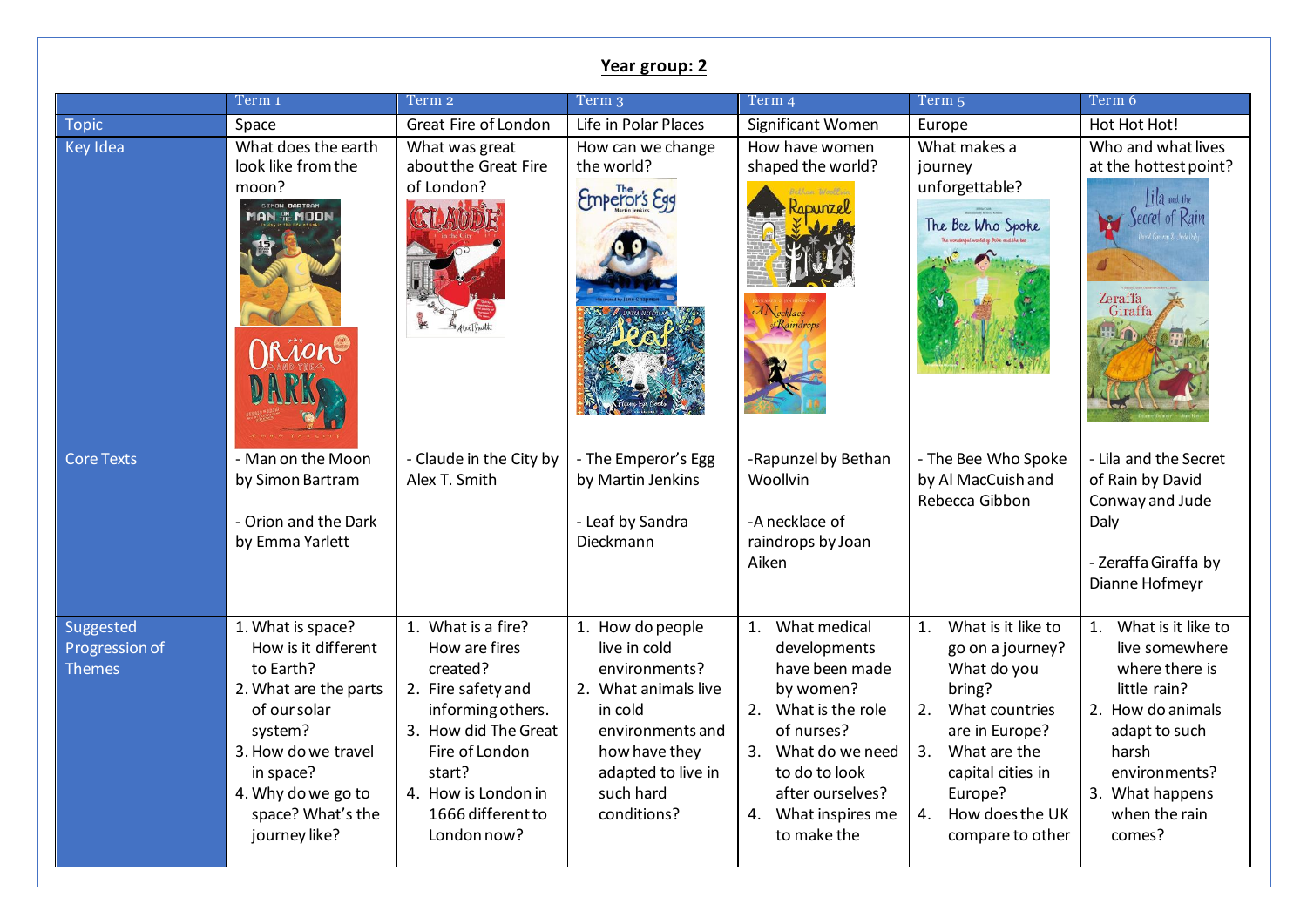|                                               |                                                                |                                                             | 3. How is the cold<br>environment<br>changing?<br>4. What can we do to<br>help cold<br>environments? | world a better<br>place?                                                 | European<br>countries?                                        | 4. How do the<br>Massai people<br>live?                             |
|-----------------------------------------------|----------------------------------------------------------------|-------------------------------------------------------------|------------------------------------------------------------------------------------------------------|--------------------------------------------------------------------------|---------------------------------------------------------------|---------------------------------------------------------------------|
|                                               | PE Invasion games                                              | PE Dance                                                    | PE Gymnastics                                                                                        | PE Net and wall                                                          | PE Striking and<br>fielding                                   | <b>PE Athletics</b>                                                 |
| Current affairs/wider<br>world opportunities) | <b>Current Space</b><br><b>Missions</b>                        | <b>Fire Safety</b><br>Plastic and the<br>environment        | Climate change news                                                                                  | International<br>Women's Day                                             | Climate change news<br>and loss of habitats                   | Looking after our<br>environment                                    |
|                                               | Topic day:<br><b>Printing</b>                                  | Topic day:<br><b>Fire engines</b>                           | Topic day:<br><b>Junk Modelling</b>                                                                  | Topic day:<br><b>International</b><br><b>Women's Day</b>                 | Topic day:<br><b>Structures</b><br>Impressionism              | Topic day:<br>Food<br>African masks/Tinga<br><b>Tinga</b>           |
| <b>Cross-Curricular Links</b>                 | English<br>- Diary of an<br>astronaut<br>- Instructions        | <b>English</b><br>- Character<br>Description<br>- Questions | English<br>- Non-fiction leaflet<br>- Description<br>- Narrative                                     | <b>English</b><br>- Writing in role<br>- poetry<br>- Explanatory writing | <b>English</b><br>- Diary entry<br>- Poetry<br>- Instructions | <b>English</b><br>- Poetry<br>- Narrative<br>- Non-fiction leaflets |
|                                               | - Postcards<br>- Character<br>description<br>- Free verse poem | - Postcards<br>- City poems                                 | - Letter<br>- Free verse poem                                                                        | - Letter<br>-Story writing                                               |                                                               | - Speech<br>-Character<br>description                               |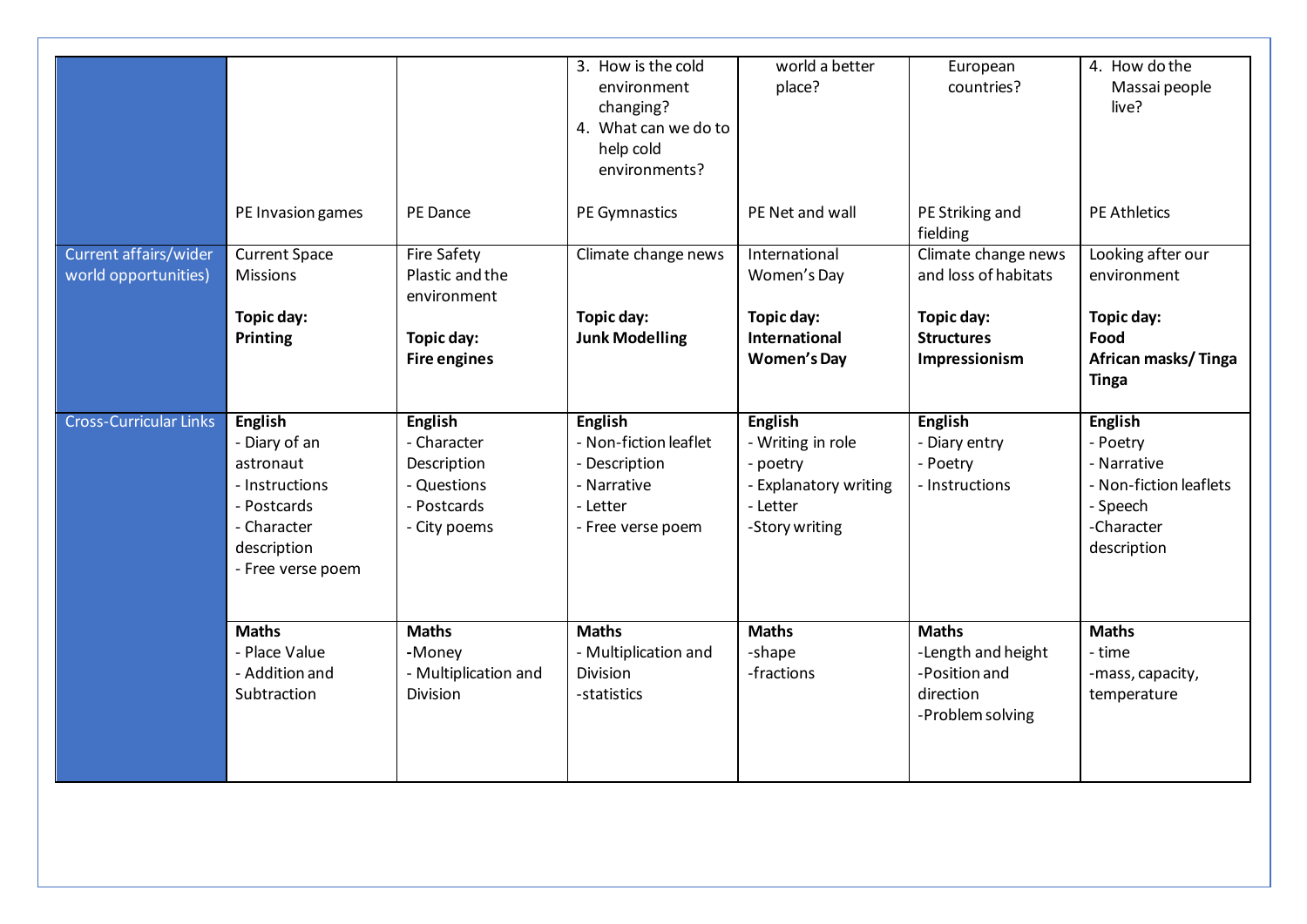| <b>STEM</b><br>- Space                                                                                                                | <b>STEM</b><br>- Use of everyday<br>materials                                        | <b>STEM</b><br>- Animals: Living<br>things and their<br>habitats.                                      | <b>STEM</b><br>- Extraordinary<br><b>Scientists</b>                                                                                       | <b>STEM</b><br>- Animals: including<br>humans, healthy<br>eating     | <b>STEM</b><br>-Adaptations                                                          |
|---------------------------------------------------------------------------------------------------------------------------------------|--------------------------------------------------------------------------------------|--------------------------------------------------------------------------------------------------------|-------------------------------------------------------------------------------------------------------------------------------------------|----------------------------------------------------------------------|--------------------------------------------------------------------------------------|
| <b>RE</b><br>- Creation<br>Who made the<br>world?                                                                                     | <b>RE</b><br>- Incarnation<br>Why does Christmas<br>matter to Christians?            | <b>RE</b><br>- Gospel<br>What is the good<br>news that Jesus<br>brings?                                | <b>RE</b><br>- Salvation<br>Why does Easter<br>matter to Christians?                                                                      | <b>RE</b><br>- Islam<br>Who is a Muslim and<br>what do they believe? | <b>RE</b><br>- Islam<br>Who is a Muslim and<br>what do they believe?                 |
| <b>Music</b><br>-Charanga: Y2<br>Freestyle topics Space<br><b>Harvest Festival Song</b>                                               | <b>Music</b><br>-London's Burning<br>recorder round<br>Christmas production<br>songs | <b>Music</b><br>-Charanga: Y2<br>Scheme I wanna play<br>in a band.                                     | <b>Music</b><br>-Charanga: Y2<br>Scheme Zootime<br>-Easter Songs                                                                          | <b>Music</b><br>-Charanga: Y2<br>Scheme Friendship<br>Song           | <b>Music</b><br>-Charanga: Y2<br>Freestyle Topic<br>Different Places; I go<br>Africa |
| Art<br>-Andy Warhol<br>printing rocket theme<br>-Mark making by<br>creating moonscapes                                                | <b>DT</b><br>- Fire engine making<br>- GFL oil pastel<br>drawing                     | Art<br>- Sketching<br>- Recycling plastic to<br>make penguins<br>- Collage                             | Art<br>- Georgia O'Keeffe<br>-Observational<br>drawing and painting                                                                       | <b>DT</b><br>- Pizza making<br>-Food preparing/<br>tasting           | <b>DT</b><br>- Sewing/embroidery                                                     |
| <b>History</b><br>-significant event in<br>living memory: the<br>moon landing<br>Famous for more<br>than 5 minutes:<br>Mathematicians | <b>History</b><br>- significant historical<br>event: Great Fire of<br>London         | Geography<br>- Recognition of<br>climate differences<br>- Climate change<br>- Continents<br>- Climates | <b>History</b><br>-significant<br>individuals<br>-Famous for more<br>than 5 minutes:<br>Medical<br>-Including local<br>significant person | Geography<br>- Countries and<br>cultures.<br>- Flags                 | Geography<br>- Continents<br>- Climates<br>- Habitats and<br>adaptations             |
| <b>PSHE</b><br>-Being me in my<br>world                                                                                               | <b>PSHE</b><br>-Celebrating<br>differences                                           | <b>PSHE</b><br>-Dreams and Goals                                                                       | <b>PSHE</b><br>-Healthy Me                                                                                                                | <b>PSHE</b><br>-Relationships                                        | <b>PSHE</b><br>-Changing me                                                          |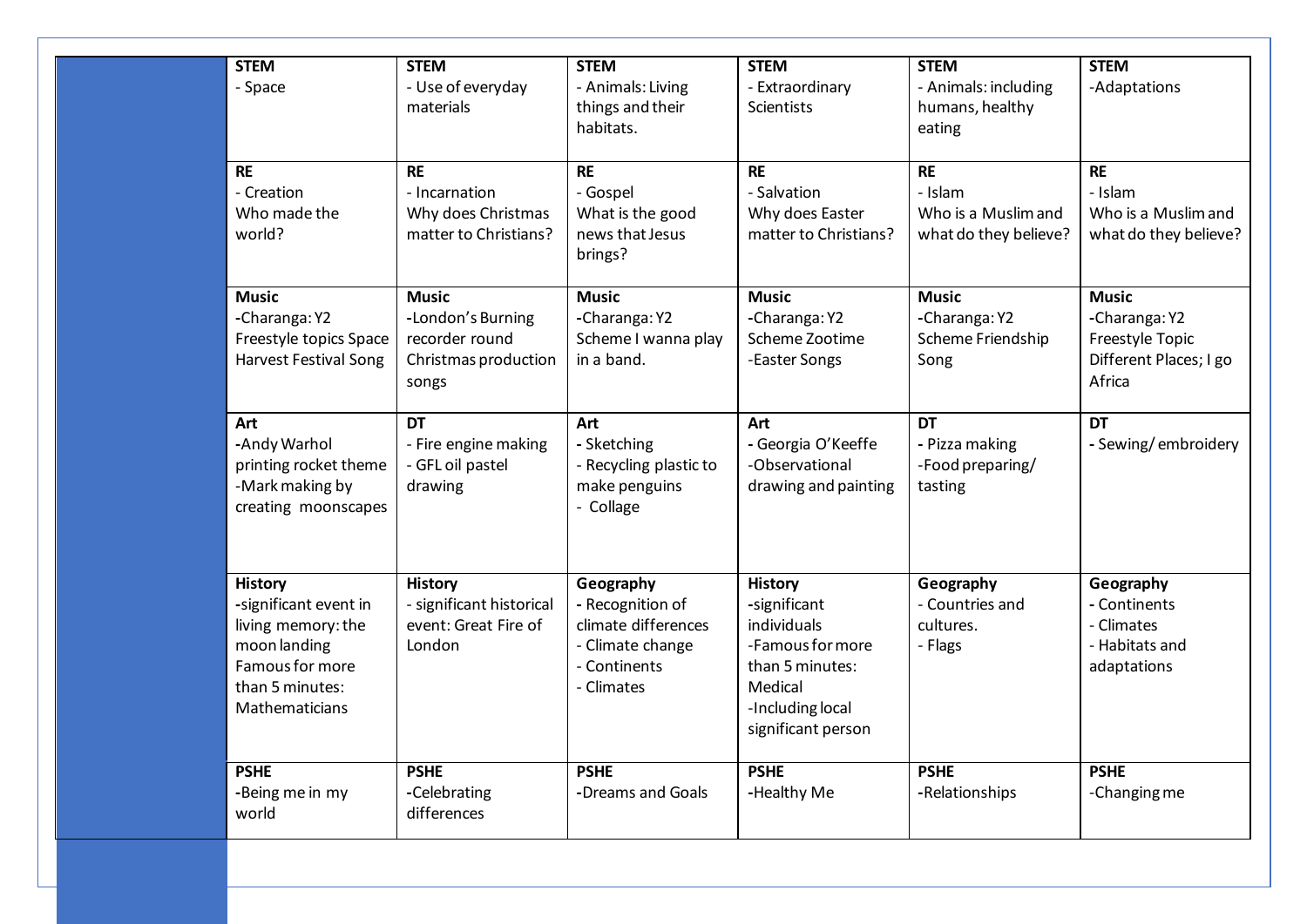|             | PE                  |                 |                  |                    |                |                     |
|-------------|---------------------|-----------------|------------------|--------------------|----------------|---------------------|
|             |                     |                 |                  |                    |                |                     |
|             |                     |                 |                  |                    |                |                     |
|             |                     |                 |                  |                    |                |                     |
|             |                     |                 |                  |                    |                |                     |
| Experiences | - Hersmonceux space | - Firemen visit | -Immersive cold  | -Nurses visit      | -Forest School | - Trip to Wakehurst |
|             | observatory trip    |                 | places topic day | -influential women |                | Place               |
|             | NB: not in 2020     |                 |                  | visit              |                |                     |
|             |                     |                 |                  |                    |                |                     |
|             |                     |                 |                  |                    |                |                     |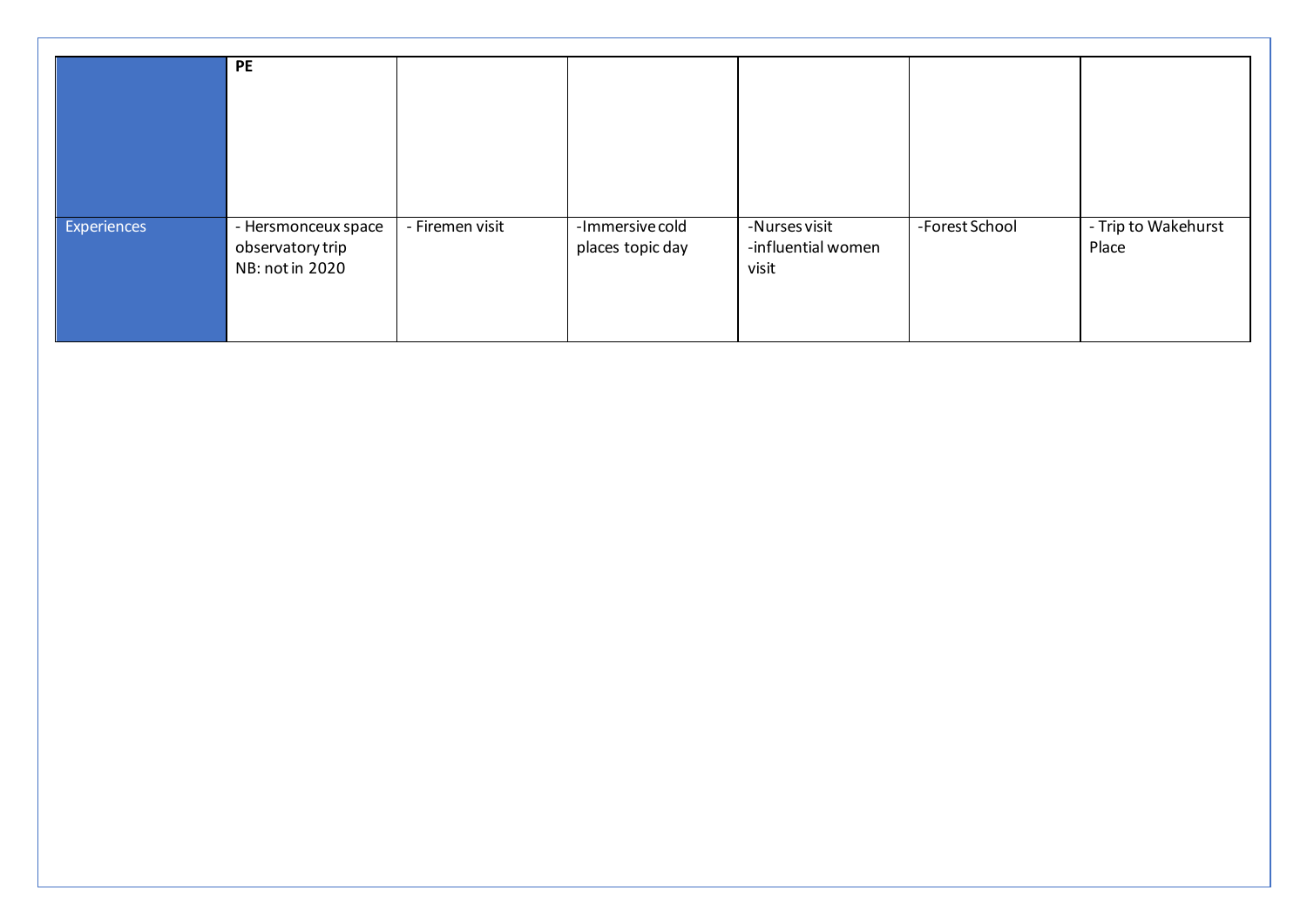| <b>Skills</b> | Science:                 | Science:               | Science:                | Science:             | Science:              | Science:              |
|---------------|--------------------------|------------------------|-------------------------|----------------------|-----------------------|-----------------------|
|               | -To identify and         | -To find out how the   | -To explore and         | -To notice that      | -To observe and       | -To study changes     |
|               | compare the              | shapes of solid        | compare the             | animals including    | describe how seeds    | that occur in a plant |
|               | suitability of a variety | objects made from      | difference between      | humans have          | and bulbs grow into   | such as a fruit tree. |
|               | of everyday              | some materials can     | things that are living, | offspring that grow  | mature plants         |                       |
|               | materials, including     | be changed by          | dead and things that    | into adults          | -To find out and      |                       |
|               | wood, metal, plastic,    | squashing, bending,    | have never been alive   | -To find out about   | describe how plants   |                       |
|               | glass, brick, rock,      | twisting and           | -To identify that most  | and describe basic   | need water, light and |                       |
|               | paper and cardboard      | stretching             | living things live in   | needs of animals     | a suitable            |                       |
|               | for particular uses      | -To show an            | habitats to which       | including humans for | temperature to grow   |                       |
|               |                          | understanding of       | they are suited         | survival             | and stay healthy      |                       |
|               |                          | environmental          | -To describe how        | -To describe the     | through investigatory |                       |
|               |                          | aspects such as the    | different habitats,     | importance for       | tasks                 |                       |
|               |                          | reduce, reuse, recycle | provide the basic       | humans of            |                       |                       |
|               |                          | slogan                 | needs of different      | exercise, eating the |                       |                       |
|               |                          | -To share what they    | kinds of animals and    | right amounts of     |                       |                       |
|               |                          | understand about       | plants                  | different types of   |                       |                       |
|               |                          | recycling and what     | -To understand          | food, and hygiene    |                       |                       |
|               |                          | they do at home or in  | interdependence         |                      |                       |                       |
|               |                          | the local community    | between animals and     |                      |                       |                       |
|               |                          | to help reduce         | plants/food chains-     |                      |                       |                       |
|               |                          | environmental impact   | web                     |                      |                       |                       |
|               |                          |                        |                         |                      |                       |                       |
|               |                          |                        |                         |                      |                       |                       |
|               |                          |                        |                         |                      |                       |                       |
|               |                          |                        |                         |                      |                       |                       |
|               |                          |                        |                         |                      |                       |                       |
|               |                          |                        |                         |                      |                       |                       |
|               |                          |                        |                         |                      |                       |                       |
|               |                          |                        |                         |                      |                       |                       |
|               |                          |                        |                         |                      |                       |                       |
|               |                          |                        |                         |                      |                       |                       |
|               |                          |                        |                         |                      |                       |                       |
|               |                          |                        |                         |                      |                       |                       |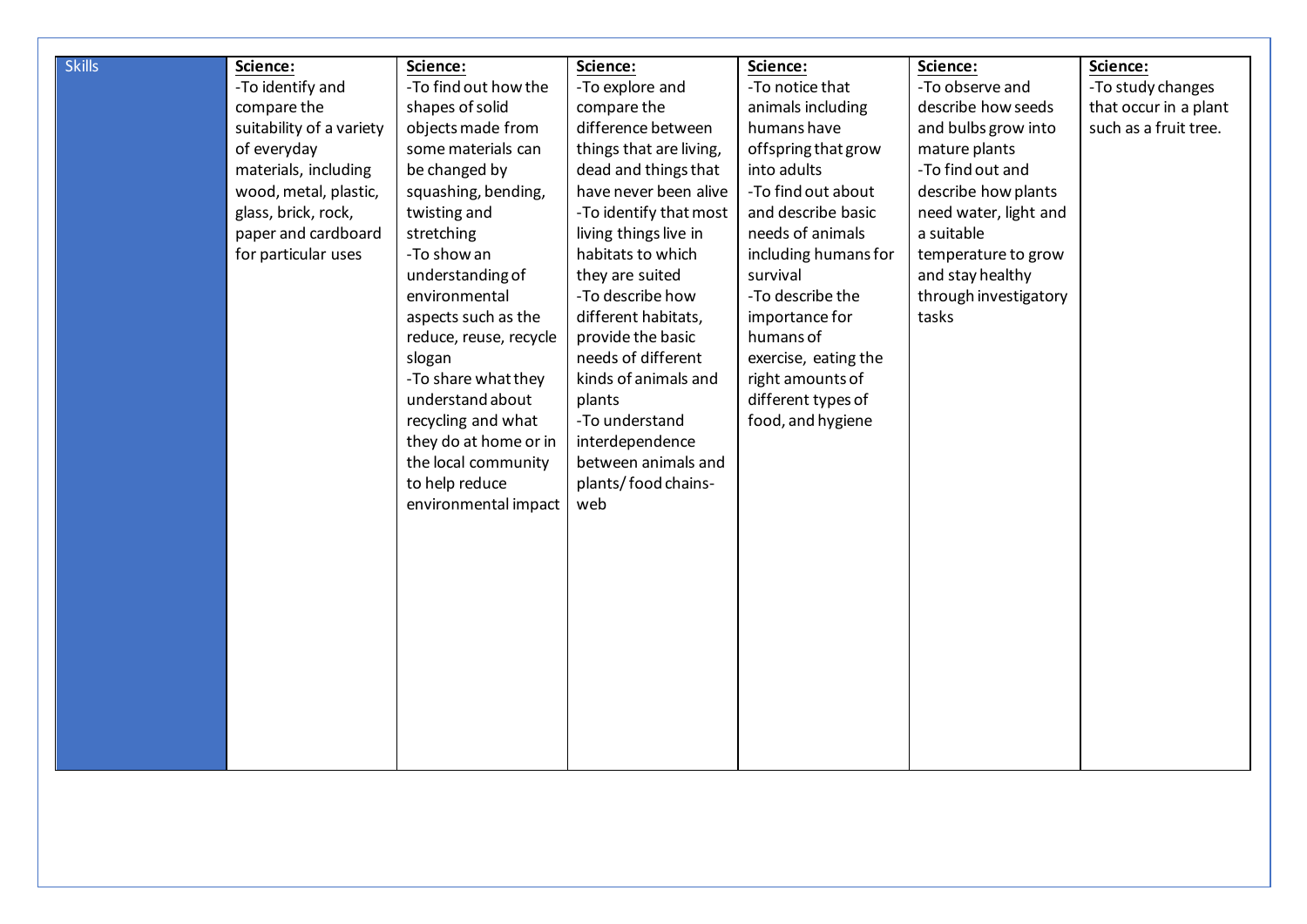| Art                    | DT:                    | Art                    | Art                    | <u>DT:</u>            | DT:                   |
|------------------------|------------------------|------------------------|------------------------|-----------------------|-----------------------|
| Moonscape mark         | To research, design    | To investigate a range | To begin to control    | To select from and    | Select from and use a |
| making                 | and build a model fire | of different materials | lines to create simple | use a wide range of   | wide range of         |
| To make marks using    | engine from            | and experiment with    | drawings.              | ingredients to make a | materials and         |
| a variety of tools     | recyclable materials.  | how they can be        | To work from           | Pizza.                | components to         |
| (chalk, crayon,        | To measure, mark       | connected together     | observation and        | To understand that    | design, create and    |
| pastel).               | out, cut out and       | to form simple         | known objects.         | food ingredients      | evaluate a garment.   |
| To begin to collect    | shape materials and    | structures             | To being to collect    | should be combined    | To generate own       |
| ideas in a sketch      | components             | To look at sculptures  | ideas in a sketch      | according to their    | ideas for design by   |
| book.                  | To assemble, join and  | and try to recreate    | book.                  | sensory               | drawing on own        |
| To show pattern and    | combine materials      | them using everyday    | To mix primary         | characteristics.      | experiences or from   |
| texture in my          | and components         | objects/range of       | colours to make        | To know where food    | reading.              |
| drawings using by      | To use simple fixing   | materials              | secondary colours.     | comes from.           | To measure, mark      |
| adding dots and lines  | materials e.g.         | To begin to form own   | To create washes to    | To use appropriate    | out, cut out and      |
| To add white to        | temporary - paper      | 3D pieces              | form backgrounds.      | equipment to weigh    | shape materials and   |
| colours to make tints  | clips tape and         |                        | To explore the         | and measure           | components.           |
| To add black to        | permanent-glue,        |                        | relationship between   | ingredients.          | To know the correct   |
| colours to make        | staples                |                        | mood and colour.       | To prepare simple     | technical vocabulary  |
| tones                  | To understand about    |                        |                        | dishes safely and     | for the projects they |
| Andy Warhol style      | the movement of        |                        |                        | hygienically, without | are undertaking.      |
| printing               | simple mechanisms      |                        |                        | using a heat sources. |                       |
| To use imagination to  | including wheels and   |                        |                        | To use techniques     |                       |
| form simple images     | axles.                 |                        |                        | such as cutting.      |                       |
| from a given starting  | To know the correct    |                        |                        |                       |                       |
| point.                 | technical vocabulary   |                        |                        |                       |                       |
| To develop controlled  | for the projects they  |                        |                        |                       |                       |
| printing against       | are undertaking.       |                        |                        |                       |                       |
| outline/within cut out |                        |                        |                        |                       |                       |
| shapes.                |                        |                        |                        |                       |                       |
|                        |                        |                        |                        |                       |                       |
|                        |                        |                        |                        |                       |                       |
|                        |                        |                        |                        |                       |                       |
|                        |                        |                        |                        |                       |                       |
|                        |                        |                        |                        |                       |                       |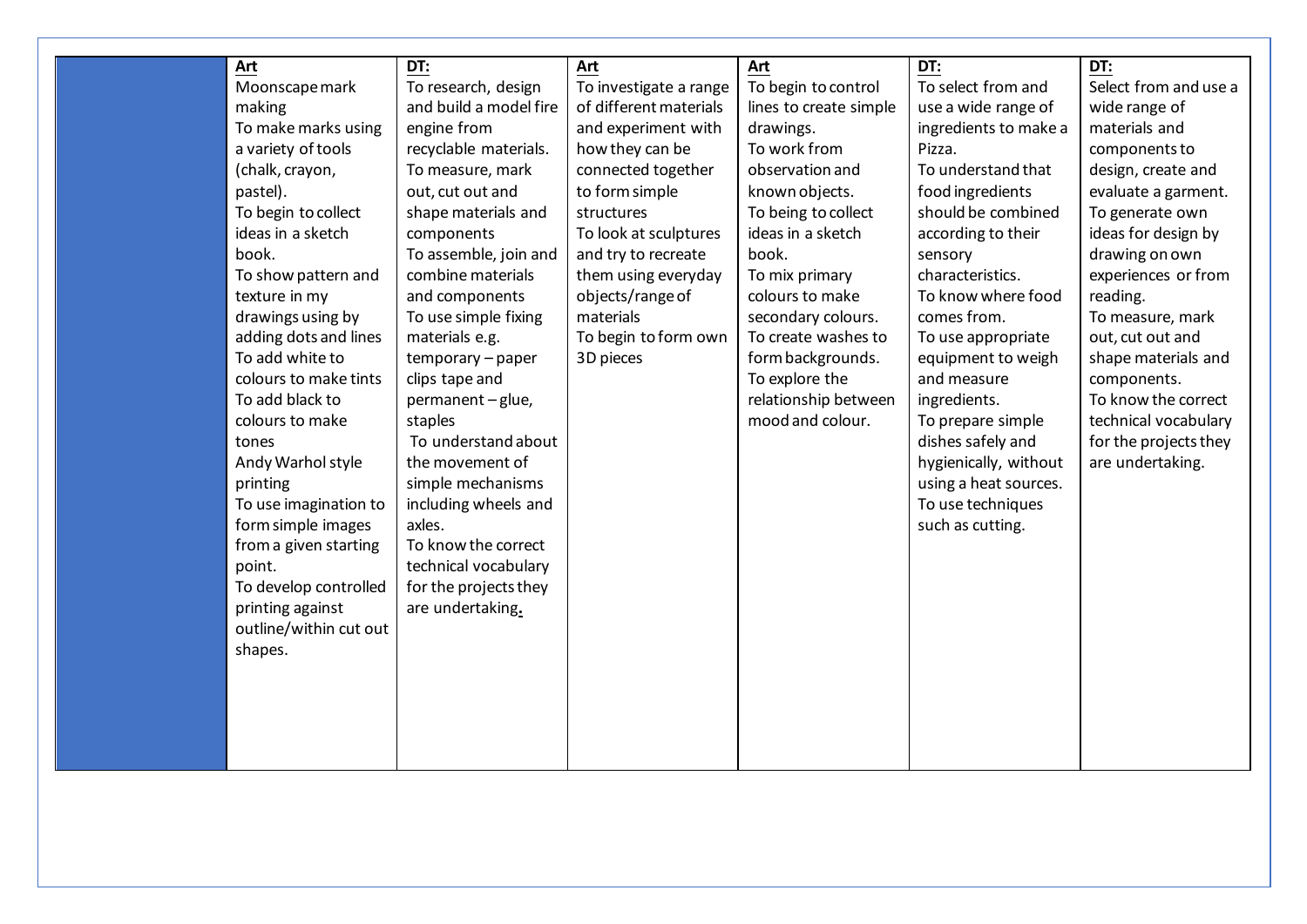| History:              | History:               | Geography:             | History:                 | Geography:             | Geography              |
|-----------------------|------------------------|------------------------|--------------------------|------------------------|------------------------|
| -To be able to        | -To ask and answer     | -To use world maps,    | -To ask and answer       | -To understand         | -To use simple         |
| describe changes      | questions about        | atlases and globes to  | questions out about      | geographic             | compass directions     |
| within living memory. | events beyond living   | identify the United    | the lives of significant | similarities and       | and locational and     |
| Where appropriate,    | memory that are        | Kingdom and its        | individuals in the past  | differences through    | directional language   |
| these should be used  | significant nationally | countries, capitals    | who have contributed     | studying human and     | to describe the        |
| to reveal aspects of  | or globally.           | and seas, as well as   | to national and          | physical geography of  | location of features   |
| change in national    |                        | the world's seven      | international            | the UK and of a        | and routes on a map    |
| life.                 |                        | continents and five    | achievements. Some       | contrasting Non-       | -To use aerial         |
|                       |                        | oceans                 | should be used to        | European country       | photographs and plan   |
|                       |                        | -To identify seasonal  | compare aspects of       | -To use basic          | perspectives to        |
|                       |                        | and daily weather      | life in different        | geographical           | recognise landmarks    |
|                       |                        | patterns in the United | periods                  | vocabulary to refer to | and basic human and    |
|                       |                        | Kingdom and the        |                          | key physical and       | physical features;     |
|                       |                        | location of hot and    |                          | human features         | devise a simple map;   |
|                       |                        | cold areas of the      |                          |                        | and use and construct  |
|                       |                        | world in relation to   |                          |                        | basic symbols in a key |
|                       |                        | the Equator and the    |                          |                        |                        |
|                       |                        | North and South        |                          |                        |                        |
|                       |                        | Poles                  |                          |                        |                        |
|                       |                        |                        |                          |                        |                        |
|                       |                        |                        |                          |                        |                        |
|                       |                        |                        |                          |                        |                        |
|                       |                        |                        |                          |                        |                        |
|                       |                        |                        |                          |                        |                        |
|                       |                        |                        |                          |                        |                        |
|                       |                        |                        |                          |                        |                        |
|                       |                        |                        |                          |                        |                        |
|                       |                        |                        |                          |                        |                        |
|                       |                        |                        |                          |                        |                        |
|                       |                        |                        |                          |                        |                        |
|                       |                        |                        |                          |                        |                        |
|                       |                        |                        |                          |                        |                        |
|                       |                        |                        |                          |                        |                        |
|                       |                        |                        |                          |                        |                        |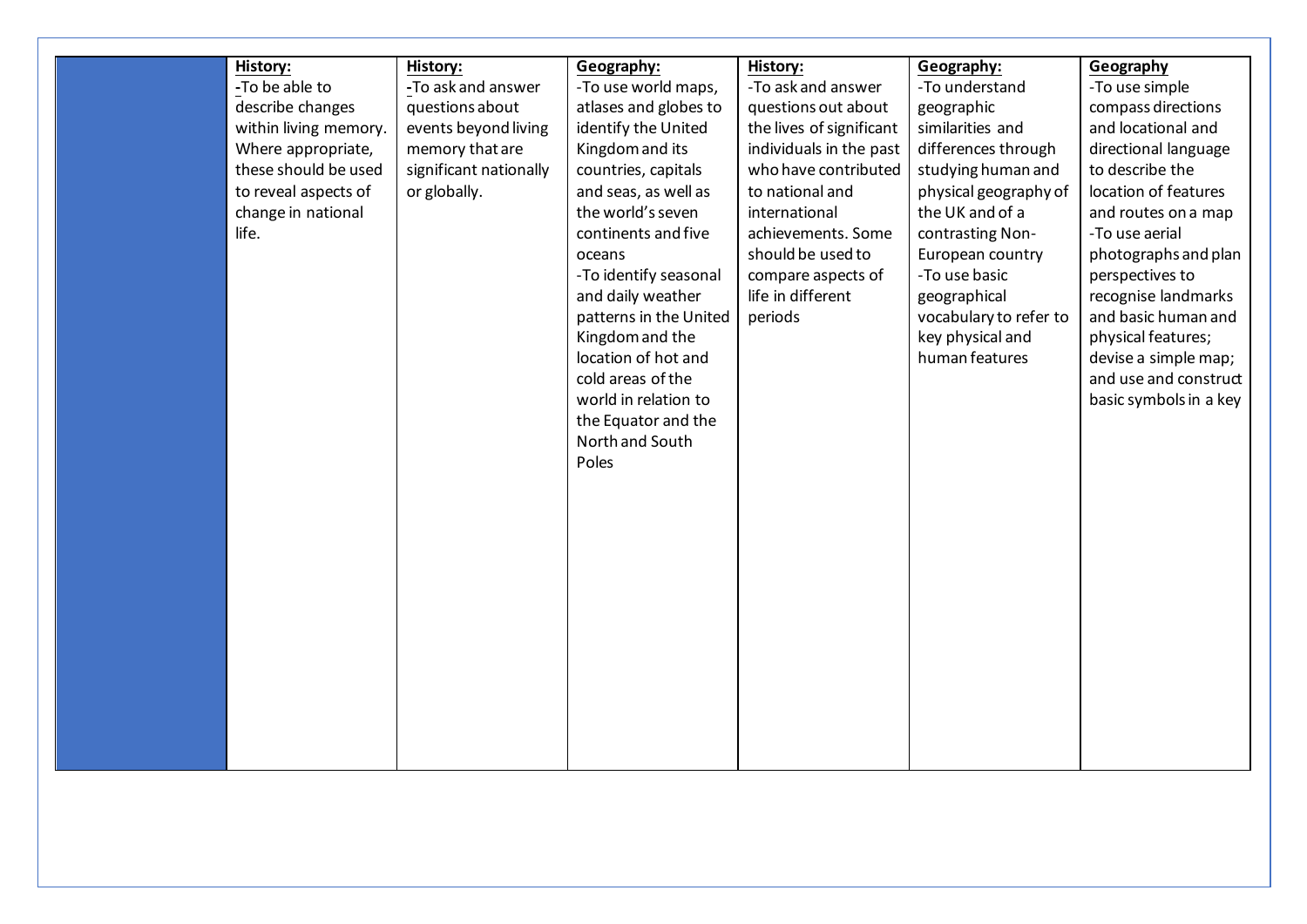|           | PE                      | PE                      | PE                    | PE                   | PE                     | PE                    |
|-----------|-------------------------|-------------------------|-----------------------|----------------------|------------------------|-----------------------|
|           | -Sending & receiving    | - Actions               | - Shapes              | - Hitting            | -Striking              | -Running              |
|           | Developing S&R with     | Accurately              | Explore using         | Develop hitting a    | Develop striking       | Develop the sprinting |
|           | Increased control       | remember, repeat        | shapes in different   | dropped ball over a  | a ball with their hand | action.               |
|           | -Dribbling              | and link actions to     | gymnastic balances.   | net.                 | and equipment with     | Explore rhythm when   |
|           | Explore dribbling with  | express an idea.        | - Balances            | - Feeding            | some consistency.      | running over          |
|           | hands and feet with     | - Dynamics              | Remember, repeat      | Accurately           | - Fielding             | obstacles.            |
|           | increasing control on   | Develop an              | and link combinations | underarm throw over  | Understand that here   | - Jumping             |
|           | the move.               | understanding           | of gymnastic          | a net to a partner.  | are different roles    | Develop jumping,      |
|           | - Attacking             | of dynamics.            | balances.             | -Rallying            | within a fielding      | hopping and skipping  |
|           | Developing moving       | - Space                 | - Rolls               | Explore underarm     | team.                  | actions.              |
|           | into space away from    | Develop the use of      | Explore barrel,       | rallying with a      | - Throwing             | - Jumping             |
|           | defenders.              | pathways and            | straight and forward  | partner catching     | Develop coordination   | Explore safely        |
|           | - Defending             | travelling actions to   | roll and put into     | after one bounce.    | and technique when     | jumping for distance  |
|           | Explore staying close   | include levels.         | sequence work.        | - Footwork           | throwing over and      | and height.           |
|           | to other players to try | - Relationships         | - Jumps               | Consistently use the | underarm.              | - Throwing            |
|           | and top them            | Explore working with    | Explore shape jumps   | ready position to    | - Catching             | Develop overarm       |
|           | getting the ball.       | a partner using         | and take off          | move towards a ball. | Catch with two hands   | throwing for          |
|           | -Space                  | unison, matching and    | combinations.         |                      | with some              | distance.             |
|           | Explore moving with     | mirroring.              |                       |                      | coordination and       |                       |
|           | a ball towards goal.    | -Performance            |                       |                      | technique.             |                       |
|           |                         | Develop the use of      |                       |                      |                        |                       |
|           |                         | facial expressions      |                       |                      |                        |                       |
|           |                         | in their performance.   |                       |                      |                        |                       |
|           |                         |                         |                       |                      |                        |                       |
|           |                         |                         |                       |                      |                        |                       |
|           |                         |                         |                       |                      |                        |                       |
|           |                         |                         |                       |                      |                        |                       |
|           |                         |                         |                       |                      |                        |                       |
|           |                         |                         |                       |                      |                        |                       |
|           |                         |                         |                       |                      |                        |                       |
|           |                         |                         |                       |                      |                        |                       |
|           |                         |                         |                       |                      |                        |                       |
|           |                         |                         |                       |                      |                        |                       |
|           |                         |                         |                       |                      |                        |                       |
| Knowledge | -The solar system       | -The Great Fire of      | -Polar habitats       | -Development of      | -Cultural comparison   | -Cultural comparison  |
|           | -The space race and     | London                  | -Life cycle of a      | medical              | to European            | to African countries  |
|           | moon landing            | -Life in 1666 including | penguin               | achievements by      | countries              | -Geography of African |
|           |                         | the fire service        |                       | women                |                        | countries             |